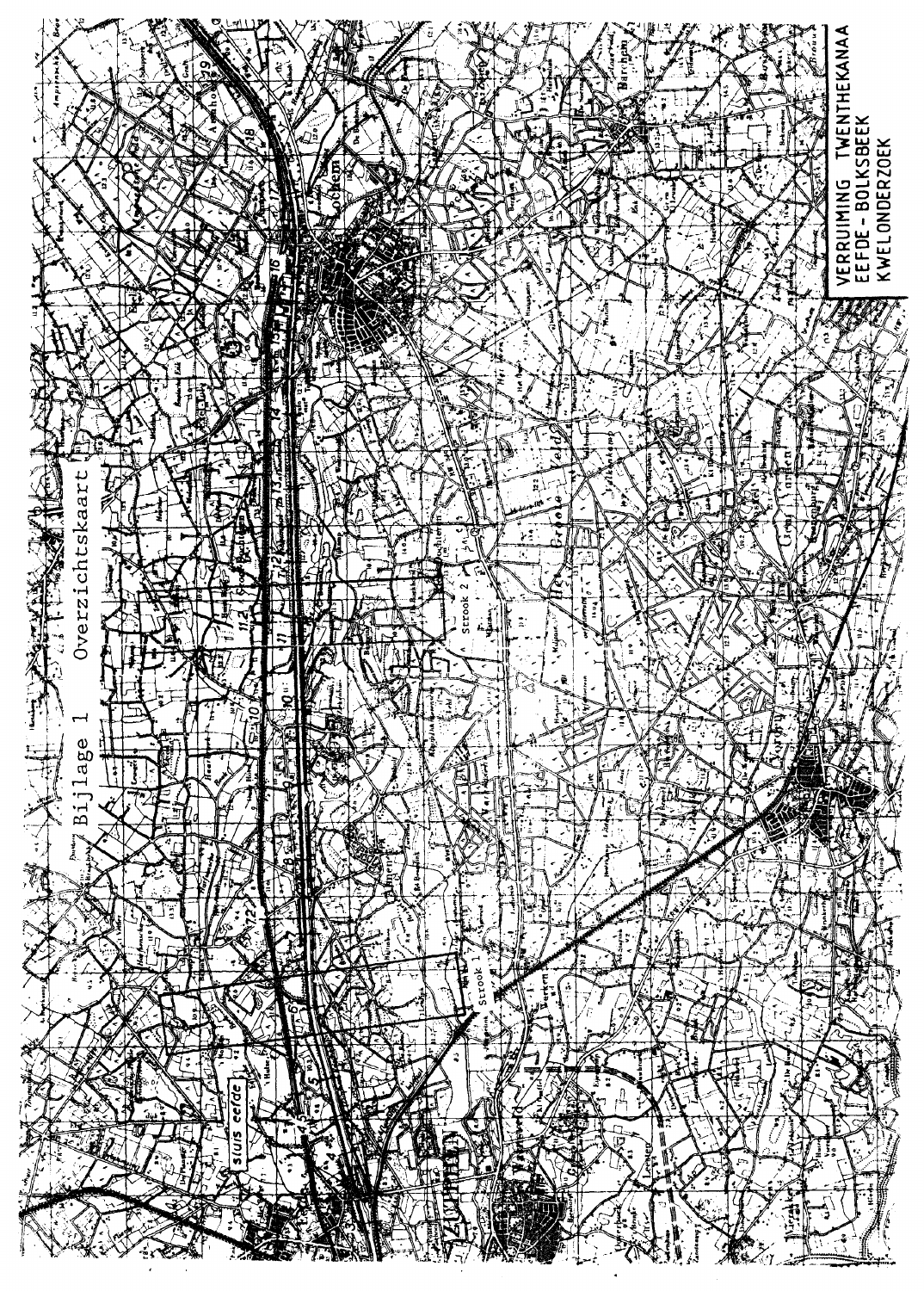

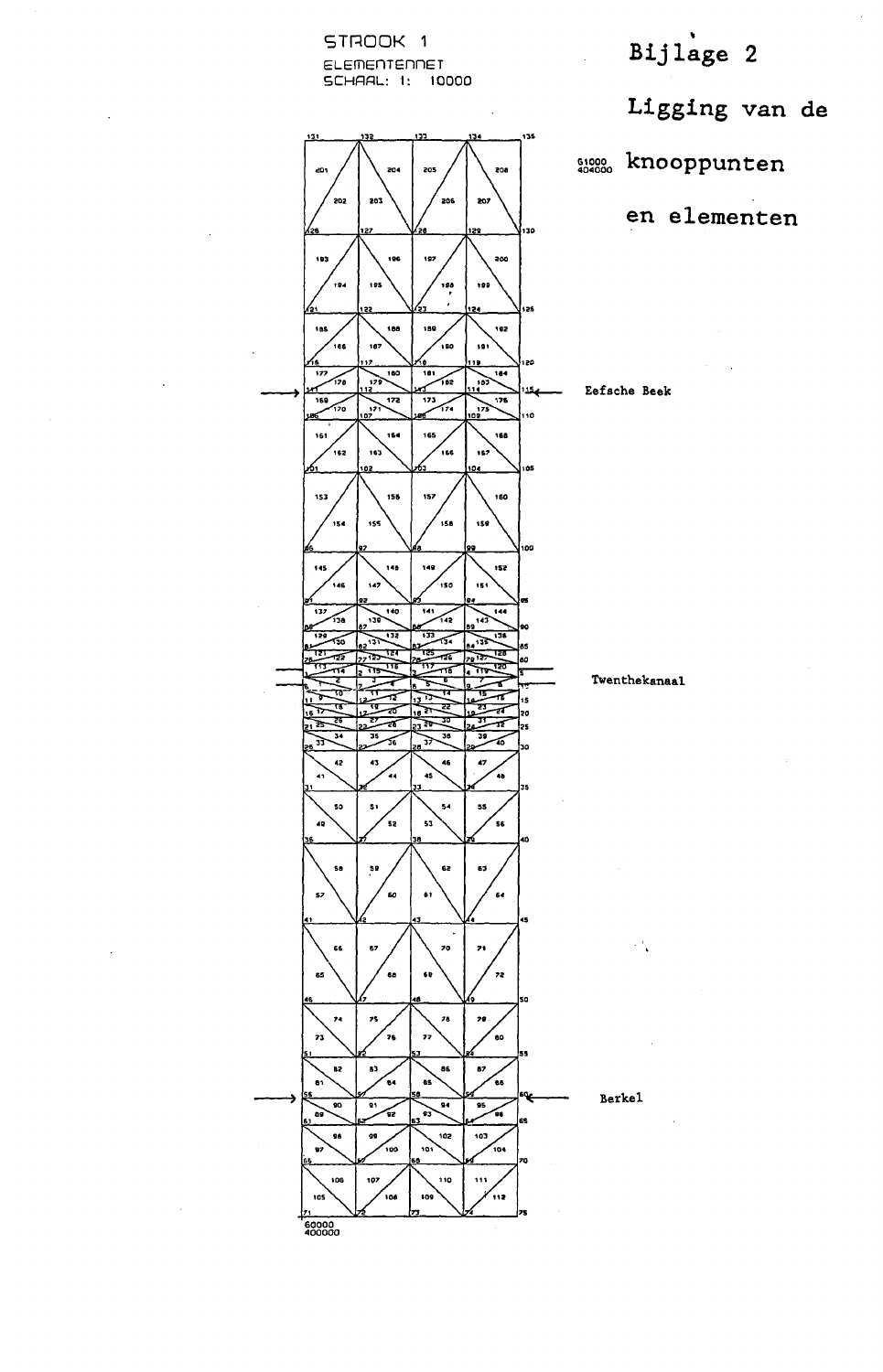

aos

## Bijlage 3

Ligging van de





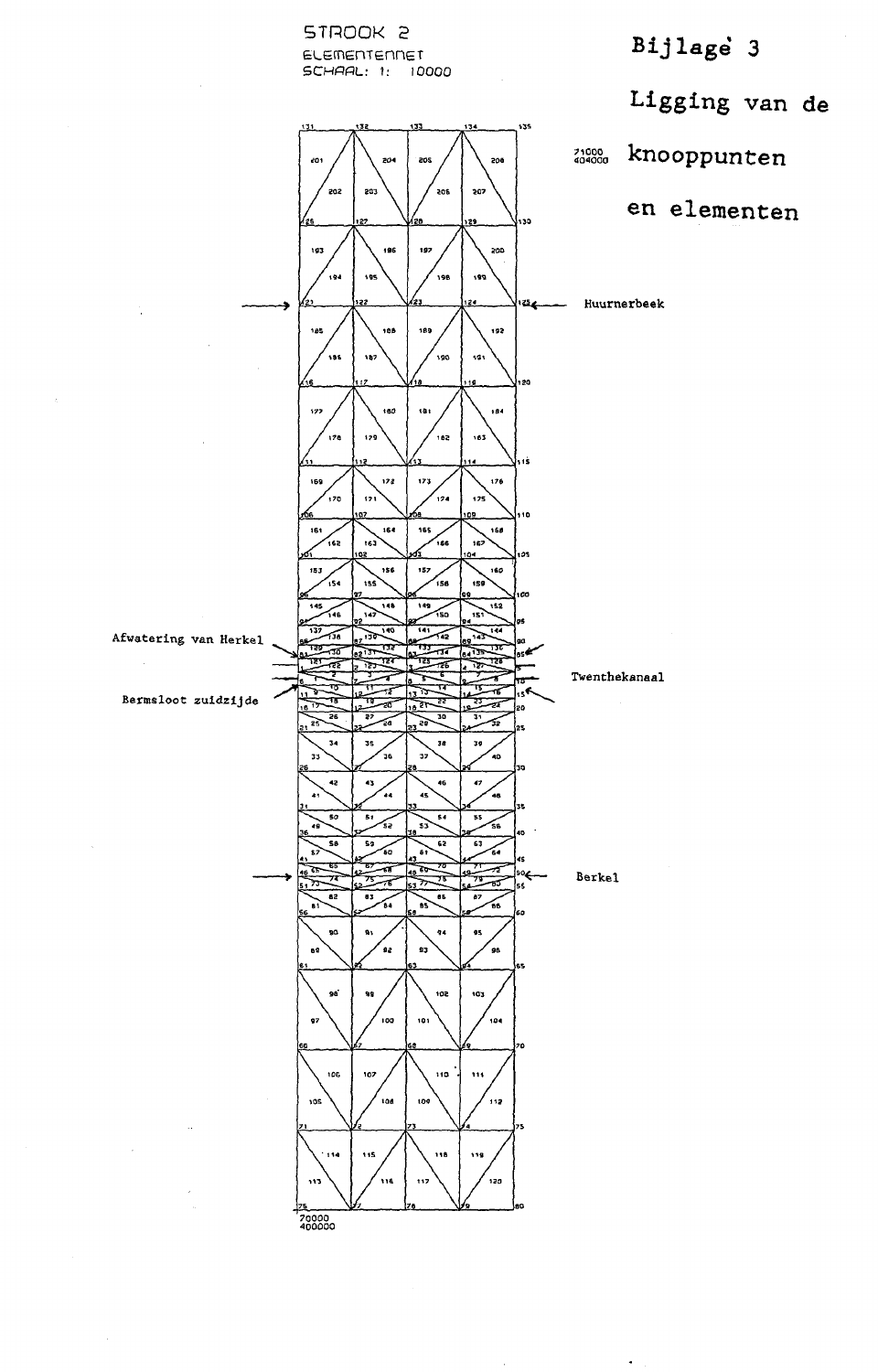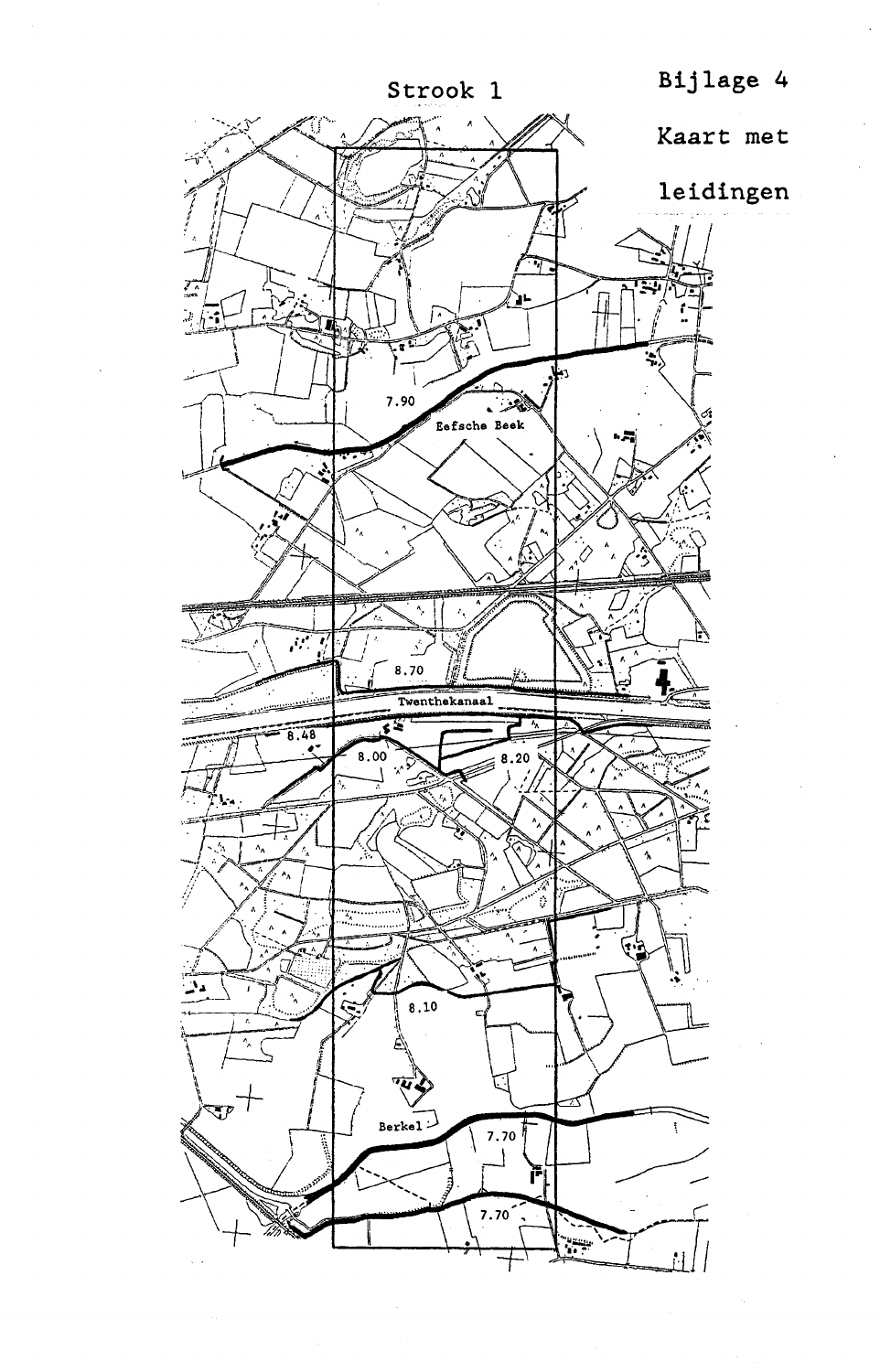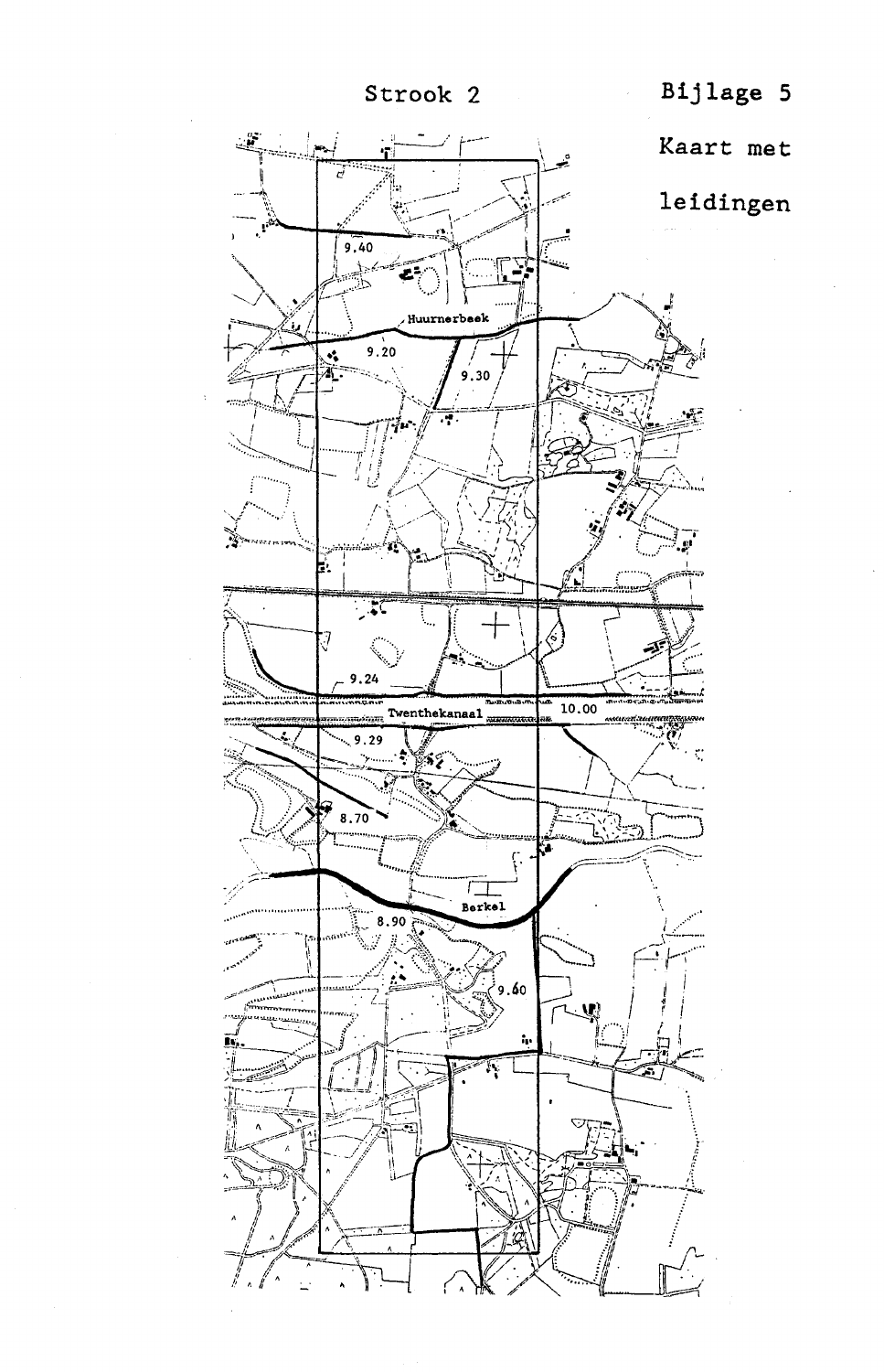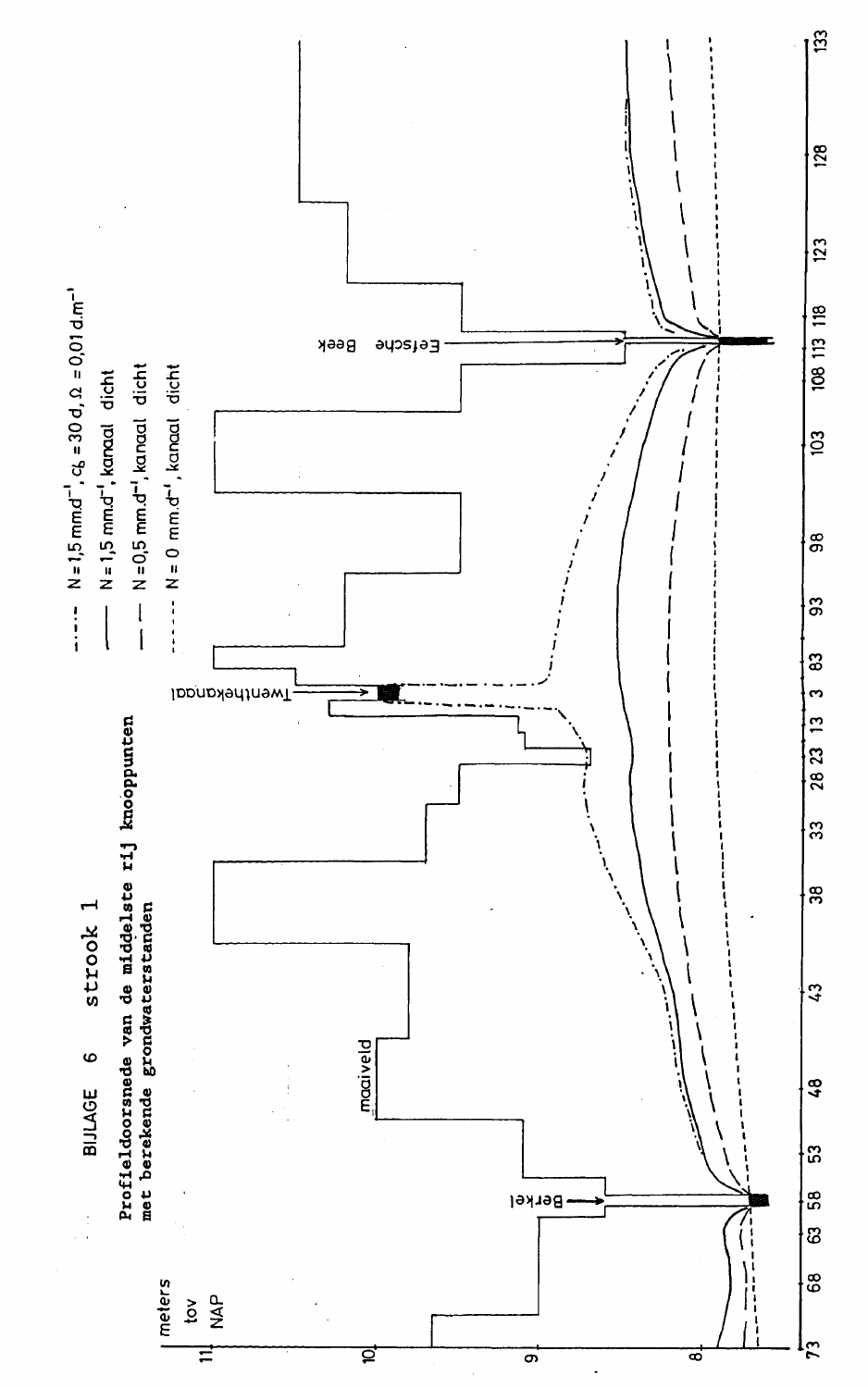